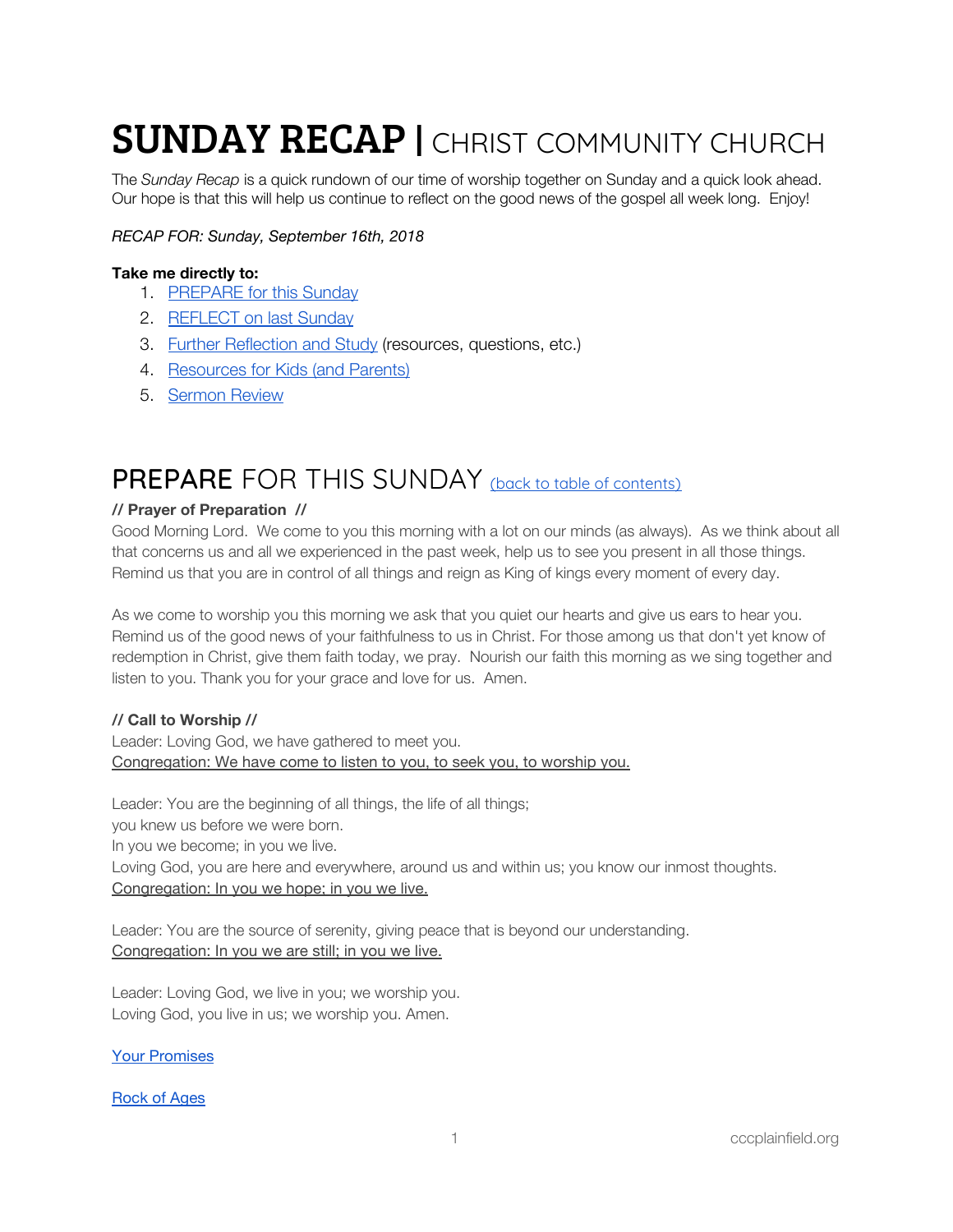#### **// Prayer of Confession //**

Leader: Lord, you come to us, but we do not recognize you; you call, but we do not follow; you command, but we do not obey,

you bless us, but we do not thank you.

#### Congregation: Please forgive and help us.

Leader: Lord, you accept us, but we do not accept others; you forgive us, but we do not forgive those who wrong us; you love us, but we do not love our neighbors.

#### Congregation: Please forgive and help us.

Leader: Lord, you showed us how to carry out your mission, but we still insist on our own; you identified yourself with outcasts, the needy, and the poor, but we do not bother to find out what is happening to them; you suffered and died for the sake of all, but we do not give up our comfortable lives. Congregation: Please forgive and help us, through Jesus Christ, our Lord. Amen.

#### **// Assurance of Pardon //**

In him we have redemption through his blood, the forgiveness of our trespasses, according to the riches of *his grace, which he lavished upon us -Ephesians 1:7-8*

#### Your Glory, [Nothing](https://open.spotify.com/track/5UgGtoBzu4mmslDkcbLduT?si=6tI0BxAqTECiZTreye4Sxg) but the Blood

#### **// Passing of the Peace //**

As those who all find our hope in the same place- In Jesus Christ, let's take a moment to remind ourselves that we are united in him by greeting one another here this morning.

*Pastoral Prayer and Offering*

*Sermon: Blessed in Christ pt.2 (Ephesians 1:7-14)*

#### In [Christ](https://open.spotify.com/track/1g5b5gNTAh3dsSWZILzczm?si=gN3j_ZfWSe6hzT-BdW2zcg) Alone

#### **// Benediction //**

Leader: All that you desire is yours in Jesus Christ. May the Holy Spirit guide you this week and give opportunities to love others with the very love of Christ. Go in the name of the Father, the Son, and the Holy Spirit. Peace be with you!

#### Congregation: And also with you!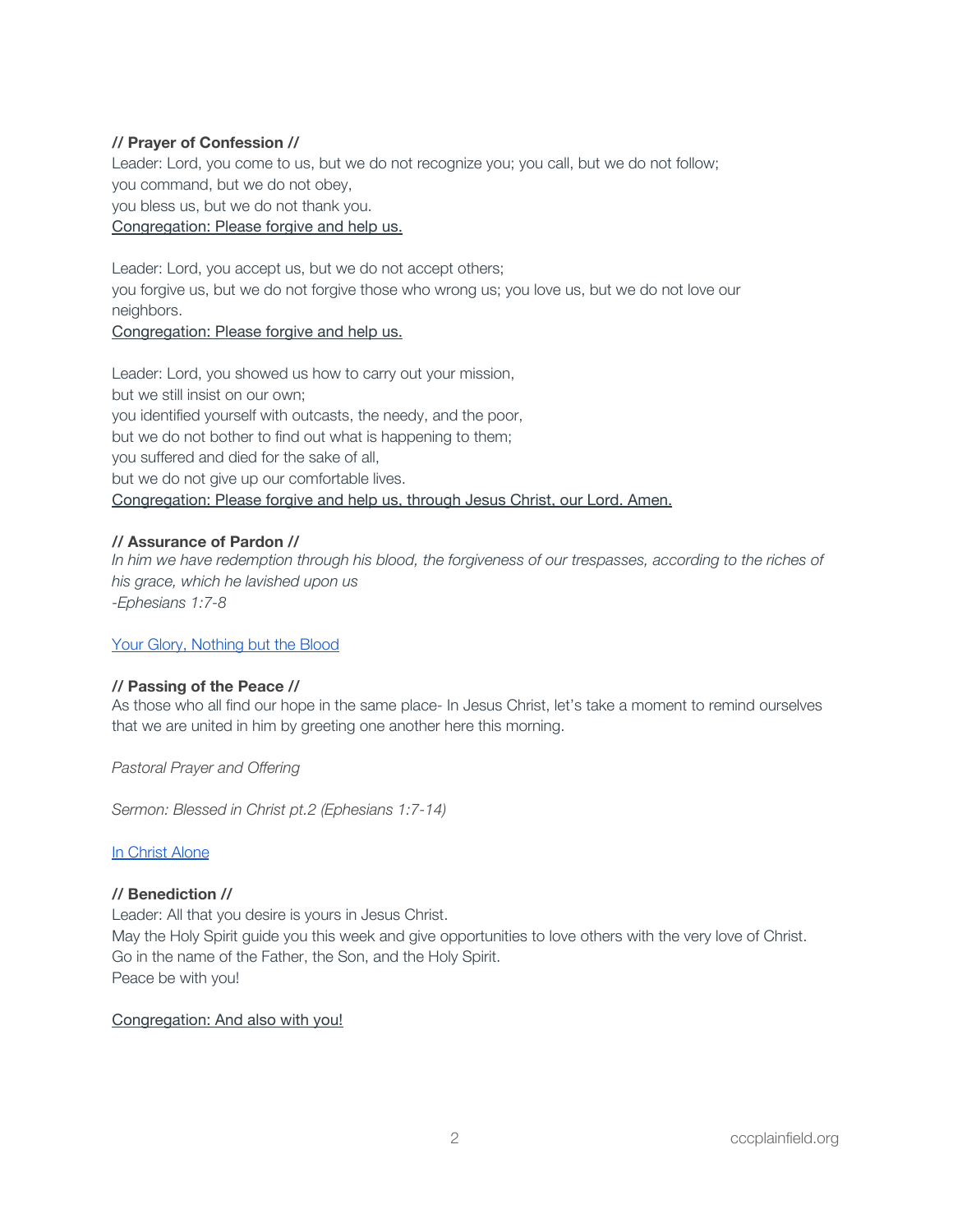## <span id="page-2-0"></span>REFLECT ON LAST SUNDAY (back to table of [contents\)](#page-0-1)

#### **// Prayer of Preparation //**

Loving God, for each one who leads us in worship today, we pray that they may be so filled with your Spirit that they will clearly reflect the glory of Christ in all they say and do. We pray that everyone in this place will know you are with us and be drawn to bring you all honor and praise. Amen.

#### O [Come](https://open.spotify.com/track/13Nn3hJ8JZq6dWHk2v62ai?si=J_-GVEJOSVe3OECPjIKHCw) to the Altar

#### **// Call to Worship //**

Leader: Let us worship the eternal God, the source of love and life, who creates us. Congregation: Let us worship Jesus Christ, the risen one, who lives among us. Leader: Let us worship the Spirit, the holy fire, who renews us. Congregation: To the one true God be praise in all times and places, through the grace of Jesus Christ.

#### Come Thou Fount [\(Above](https://open.spotify.com/track/5yZcK6LIBxD6Ia5vYuEr6v?si=oqEl5mgZTLCennVr0MxakQ) All Else)

#### **// Prayer of Confession // Congregation: Lord God, we have given more weight to our successes and our happiness than to your will.**

Leader: We have eaten without a thought for the hungry. We have spoken without an effort to understand others. We have kept silence instead of tellingthe truth. We have judged others, forgetful that you alone are the Judge. We have acted rather in accordance with our opinions than according to your commands.

#### **Congregation: Within your church we have been slow to practice love of our neighbors. And in the world we have not been your faithful servants.**

Leader: Forgive us and help us to live as disciples of Jesus Christ, your Son, our Savior. Amen.

#### **// Assurance of Pardon //**

He himself bore our sins in his body on the cross, so that, free from sins, we might live for righteousness; by his wounds you have been healed. —1 Peter 2:24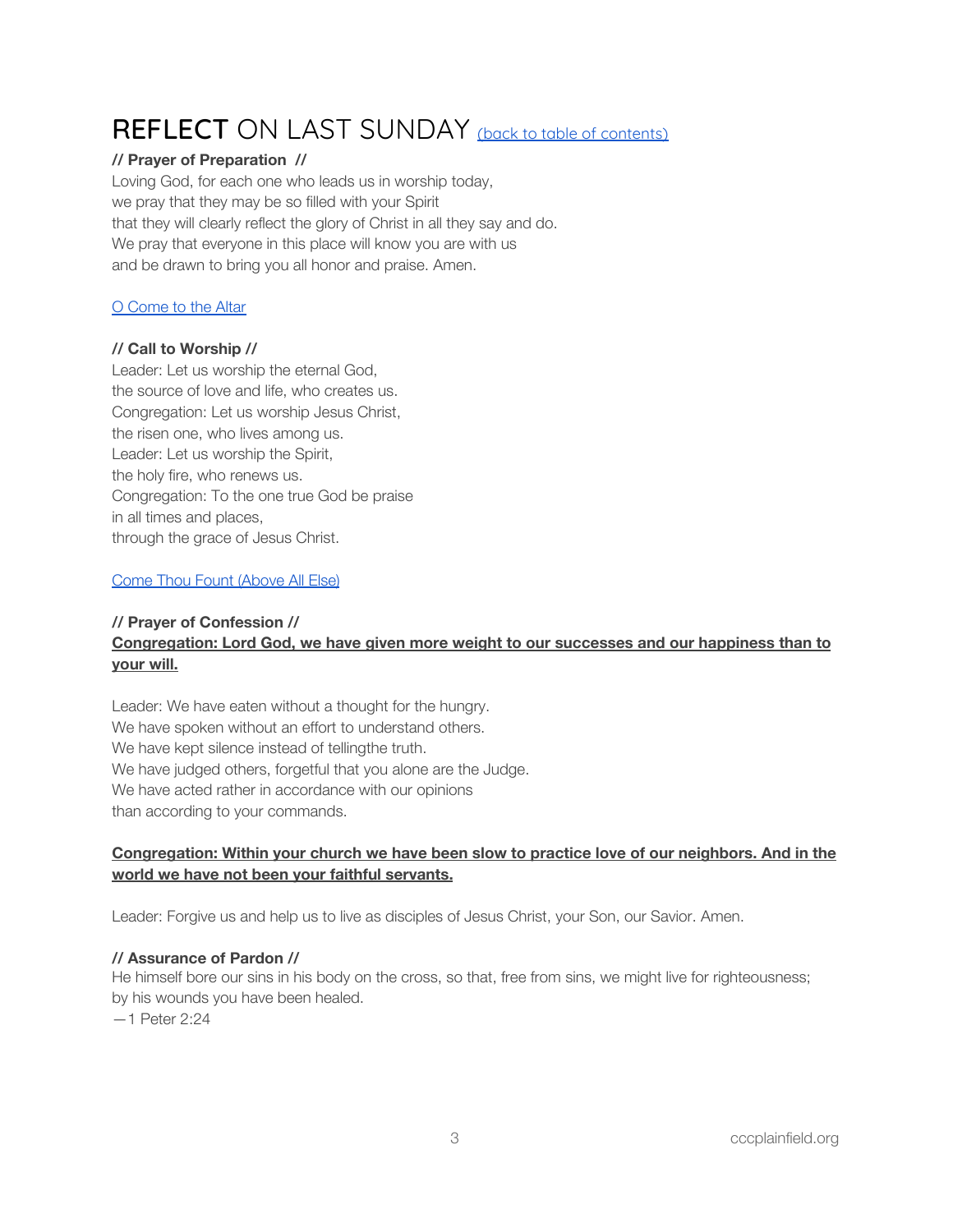#### There is a [Peace](https://open.spotify.com/track/1CuO4rRxKYLxfKj85CQZNY?si=JaNHbGx6QpGUqG9cnpvpEQ)

#### **// Passing of the Peace //**

The Story of God is that from creation we had peace with God, one another, and nature. But then Adam and Eve sinned and it brought separation and discord in each of those relationships. The good news from Ephesians 1 is that God has brought peace by restoring all things into Christ. As those who have life in Christ, let us great one another with the peace of Christ this morning.

*Pastoral Prayer and Offering*

*Sermon: Blessed in Christ (Ephesians 1:3-14)*

#### [Grace](https://open.spotify.com/track/4AMRgsSvJZJS7N71AM3px2?si=90VxNOOcSyyRXMwVWPPXtg) Alone

#### **// Benediction //**

Leader: As those who are "in Christ" go from here with glad and eager hearts. Glad for what Christ has done and eager to share that good news with others. Peace be with you!

**Congregation: And also with you!**

### <span id="page-3-0"></span>FURTHER REFLECTION & STUDY (back to table of [contents\)](#page-0-1)

#### **Scripture to Meditate On:**

Ephesians 1:1b To the saints who are in Ephesus, and are faithful in Christ Jesus…

#### **Heidelberg Catechism Q & A 32**

Question: But why are you called a Christian?

Answer: Because by faith I am a member of Christ and so I share in his anointing.

I am anointed to confess his name,

to present myself to him as a living sacrifice of thanks,

to strive with a free conscience against sin and the devil in this life,

and afterward to reign with Christ over all creation for eternity.

(1 Cor. 12:12-27; 2 Acts 2:17; 1 John 2:27; Matt. 10:32; Rom. 10:9-10; Heb. 13:15; Rom. 12:1; 1 Pet. 2:5,9; Gal. 5:16-17; Eph. 6:11; 1 Tim. 1:18-19; Matt. 25:34; 2 Tim. 2:12)

#### **This Weeks Theological Word and Definition:**

*ELECTION*

That eternal act of God whereby He, in His sovereign good pleasure, and on account of no foreseen merit in them, chooses a certain number of people to be the recipients of special grace and of eternal salvation in and by Jesus Christ.

The fact that God chooses some and passes by others does not warrant the charge that He is guilty of injustice. If God owed the forgiveness of sin and eternal life to all men, it would be an injustice if He saved only a limited number of them. But the sinner has absolutely no right or claim on the blessings which flow from divine election. As a matter of fact, he has forfeited these blessings. We must admit that God would have been perfectly just if He had not saved any (Mt. 20:14,15; Rom.9:14,15).

Because our election is "in Christ," we should not search for it in ourselves. Those who cling to Christ can be assured that they are among God's elect people.

(Adapted from Louis Berkhof's Systematic Theology, pp. 114-115)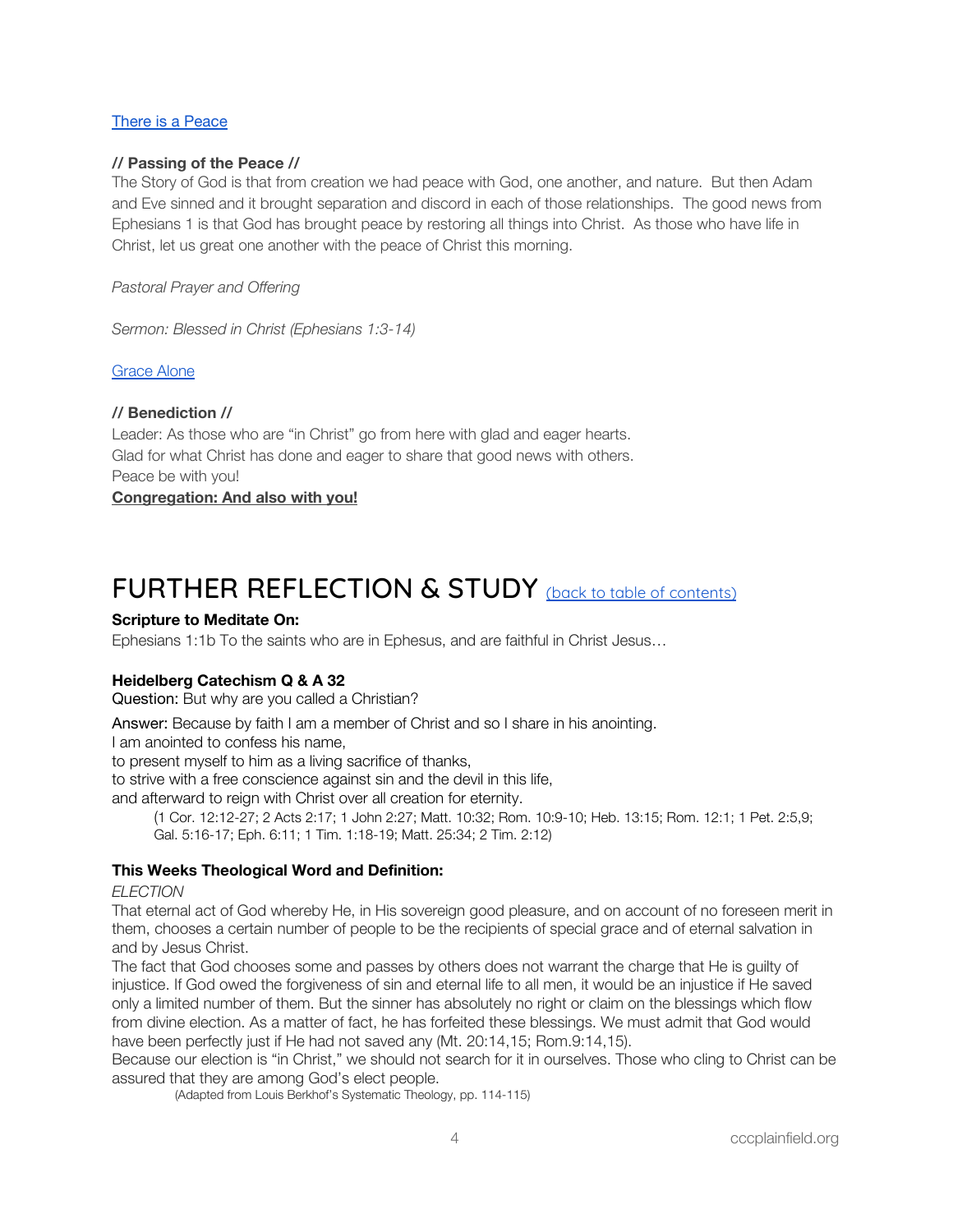#### **Reflection Questions:**

- In our Passing of the Peace we heard that we are all one "in Christ." Consider that for a minute. If that's true, what are some ways your life could better reflect that reality?
- We saw from Ephesians 1:3-14 that theology produces worship. Do you agree with that? Why or why not? Which is more natural for you- reading and learning theological truths or praising God in worship? (essentially: brain or emotions?) How can you learn from those who gravitate more towards the other?
- We talked about a very heavy topic which Paul presents in Ephesians 1:3- that we who have faith were chosen before the foundation of the world. What about that confuses you? What questions do you have concerning that truth? In what ways can it be a comforting truth?

#### **Suggested Resources**

Articles: [Never](https://www.keylife.org/articles/steves-devotional-never-work-for-god) Work For God by Steve Brown Dead Men Can't [Dance](https://drive.google.com/file/d/1JUan4xUbx_GTQD5VyofRmc8OQrtYwn7_/view?usp=sharing) by Scott Churnock 3 [Reasons](https://corechristianity.com/resource-library/articles/3-reasons-your-pastors-sermon-should-always-lead-you-to-jesus) Your Pastor's Sermon Should Always Lead You To Jesus by Adriel Sanchez

#### Ephesians Series Resources:

[Ephesians](https://www.crossway.org/bibles/esv-scripture-journal-ephesians-tpb/) Scripture Journal (available on Sundays for \$2) *[Alive](https://www.crossway.org/books/alive-in-him-tpb/) in Him* by Gloria Furman (available on Sundays for \$5) and accompanying Study [Guide](https://static.crossway.org/excerpt/alive-in-him-study-guide.pdf) and

## <span id="page-4-0"></span>RESOURCES FOR KIDS **(and Parents)** (back to table of [contents\)](#page-0-1)

2-minute Video (because we know that's all the time you have) ;) Gospel [Principle:](https://www.paultripp.com/video#!/swx/pp/media_archives/170524/episode/64993) Inability with Paul Tripp

#### Read Ephesians 1:3–4

Blessed be the God and Father of our Lord Jesus Christ, who has blessed us in Christ with every spiritual blessing in the heavenly places, even as he chose us in him before the foundation of the world, that we should be holy and blameless before him.

#### Questions for Children and Parents to discuss:

- What blessings are you really thankful for (let the kids say whatever comes to their minds- "friends, mom and dad, the trampoline, ice cream, etc.)
- In the bible the Apostle Paul says we have been blessed in Christ. What blessings do we have in Jesus? (forgiveness, new life, adoption, righteousness, salvation, be with Jesus for eternity, etc.)
- How do we know for sure that we are saved? (Try get your child to understand that salvation is about what God has done for us in Christ, not what we do. This is the focus of Ephesians 1:3-14)
- Who do we know that you don't think knows about how great Jesus is? Is God powerful enough to give them belief like he gave us? (A: Of course! Lets pray for them and talk to them!)

#### Prayer

Jesus we can't believe we have every blessing because of you. Thank you for making us your own. Thank you for giving us faith. Thank you that we get to be with you forever because you lived the perfect life for us and died the death of sin for us. Make us remember that there is nothing better than being your child. Give us joy in our hearts and help us to share the good news about Jesus with everyone we meet. Amen.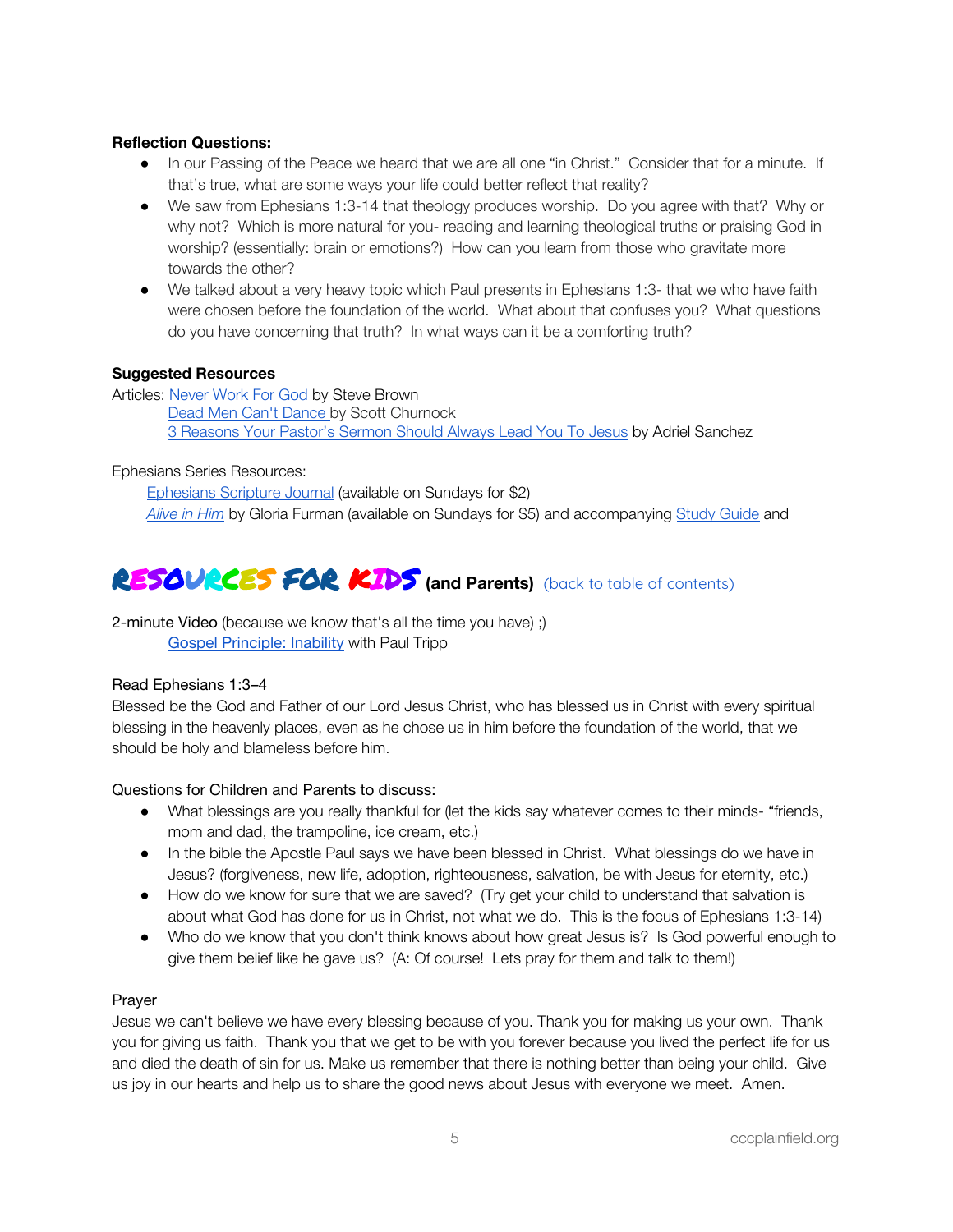### <span id="page-5-0"></span>**Sermon Review** (back to table of [contents\)](#page-0-1)

**Title:** Blessed in Christ, pt.1 **Text:** Ephesians 1:3-6 **Watch:** <https://cccplainfield.org/sermon/blessed-in-christ/> **Podcast:** <https://cccplainfield.org/subscribe-to-podcast>

"Location, Location, Location", that's the magic phrase to understanding real estate and it just so happens to be the most important statement when it comes to understanding the Christian life as well. In this poetic, deep, and beautiful section of Ephesians 1, Paul wants the church to know where they can find the blessings of the gospel. They are all in one single location- "IN CHRIST!" It may sound like a drastic statement, but it's not going too far to say that the entire Christian life is found in Christ. It's more than Christ earned these gifts and then gives them to us. He doesn't give us some gifts, He gives us Himself. He places us in Himself! That is why Paul can say that we have ALL the blessings in the heavenly places. Not a few. Not "most" of them. Not even 90% of them. He has held nothing back. He has no special blessings that are only his to share with the other members of the trinity. He has no locked cabinet that contains a sign "God only heavenly gifts." Again, remember, we are "IN CHRIST." If we are IN him, what could be kept from us? What could be lacking?

Imagine this being your daily mantra- "God is not withholding one single heavenly blessing from me today. For in Christ I have every blessing in the heavenly places!"

Paul addresses two questions- 1) How did we get "in Christ"? and 2) What are the blessings "in Christ"? We'll look at the first question this week and leave the second for next week.

The question is: "How did we get in Christ?" and the answer is simple- "We were chosen (or predestined)". I know that brings up a lot of questions and a lot of emotions so let's see what Paul means. Paul tells us WHY, WHEN, and FOR WHAT He chose us.

#### WHY?

What we know about God's choosing is that it is not based on anything inherent in us. It is similar to the choosing of the Israelites-

It was not because you were more in number than any other people that the LORD set his love on you and chose you, for you were the fewest of all peoples, but it is because the LORD loves you and is keeping the oath that he swore to your fathers Deuteronomy 7:7–8

In other words, I chose you because I chose you. I set my love upon you because I set my love upon you. It had nothing to do with the status of the Israelites. It was about God and his faithfulness to his promise. What we know is it's by grace and comes from His love (see also Romans 5:8).

#### WHEN?

Verse 4 is very clear on this answer. We were chosen "before the foundation of the world." Just in case we would try to say something like "God chose us because he knew we'd choose him" or something crazy like that, he states specifically- it was before the world existed. It was in eternity past.

Many of us have a problem with that because it removes what we hold so desperately to as good Americans- free will. But the scriptures teach of a will that is not free but bound- bound to sin. Bound to choose self instead of God every time. No one chooses God (Romans 3:10-11). But God, in his love, did not leave us to our helpless estate. He came and rescued. He chose to make dead people alive.